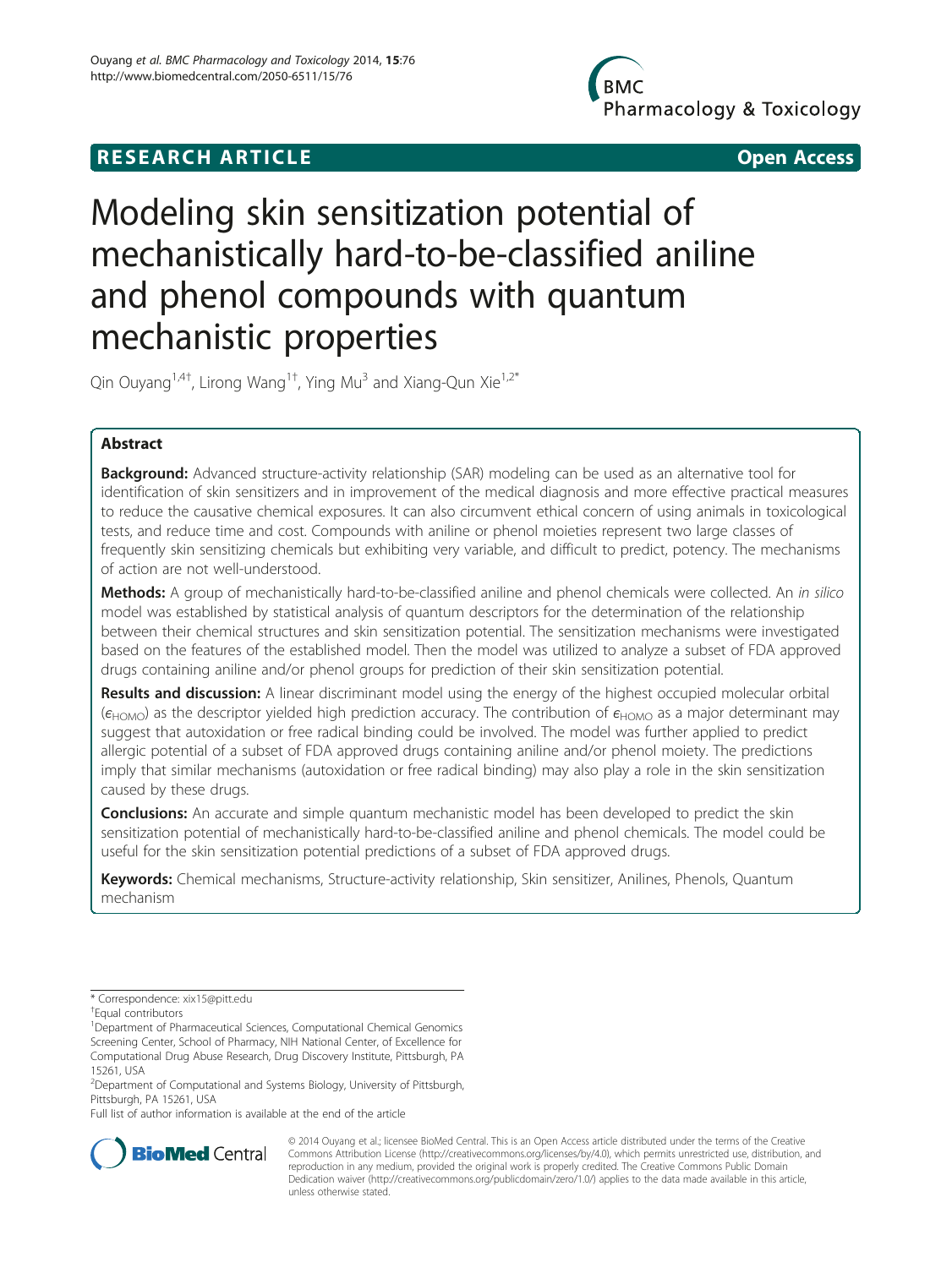#### Background

Skin sensitization related dermatitis and rash represents the most common manifestation of chemical immunotoxicity in humans, which results in a cost estimated \$1 billion annually due to lost work, reduced productivity, medical care, and disability payments in USA [[1,2](#page-7-0)]. In addition, as part of the regulatory review process, an increase in the incidence of skin allergies and hypersensitivity-related adverse events associated with the use of FDA regulated products or approved drugs has been observed, suggesting a safety gap between premarket review and the post market surveillance [\[2](#page-7-0)].

Common testing methods to assess skin sensitization potential of materials include: (1) guinea pig maximization test (GPMT); (2) murine-based local lymph node assay (LLNA). In GPMT tests, hazard identification is done by visual observations of erythema and edema reactions, which are subjective, are difficult to differentiate between contact allergens and strong irritants, and is time consuming [[3\]](#page-7-0). The LLNA is recommended by international regulatory agencies; however, inconsistencies between LLNA and clinical observations have been documented [\[4\]](#page-7-0). Considering the existence of vast compounds around today, developing rapid and effective methods for chemical sensitizer identification/risk assessment is still a challenge [\[2\]](#page-7-0).

In silico approaches are an attractive alternative to animal testing through analyzing the structural features of sensitizers/non-sensitizers to derive predictive rules or models [[5\]](#page-7-0). The risks of thousands of commercially available chemicals could be assessed in a cost effective manner. Among these approaches, mechanism based rules, which investigate the structural characteristics of sensitizers, are promising [[6](#page-7-0)].

Historically, the first study of chemical reactivity and skin sensitization was reported in 1936 [\[7](#page-7-0)]. A mechanism of small organic molecules to form an immunogenic complex by reacting with macromolecules (proteins or others) in the skin to cause sensitization was postulated. Currently, a more plausible mechanism reported involves a formation of covalent bonding between electrophilic allergens and nucleophilic moieties of amino acids from skin proteins (usually side chains) [[8](#page-7-0)]. Such amino acids include cysteine thiol (mainly) and lysine (amino), and to a lesser extent arginine, histidine, methionine and tyrosine [\[9](#page-7-0)]. Based on the well-established principles of mechanistic organic chemistry, the skin sensitization potential of a chemical in many cases was predicted by its reactivity with these residues [\[9,10](#page-7-0)]. However, some compounds need to be activated via either autoxidation outside the skin (prehaptens) or bioactivation inside the skin (prohaptens) to be able to form immunogenic complexes with skin proteins [[11\]](#page-7-0).

Structure-activity relationship (SAR) studies of skin sensitization potential have been successfully carried out for epoxyaldehydes [[12](#page-7-0)], enone [\[13\]](#page-7-0), halogenated aromatics [[14\]](#page-7-0), benzaldehydes [\[15\]](#page-7-0), dienes [\[16\]](#page-7-0), oximes [[17\]](#page-7-0), aldehydes [\[18\]](#page-7-0) and epoxides [\[19](#page-7-0)]. Aniline/aromatic amine and/or phenol derivatives are two large classes of frequently sensitizing chemicals. Quite a few pilot studies have been conducted [[20-23\]](#page-7-0). Roberts et al. specifically investigated the sensitization mechanisms of diaminobenzenes or dihydroxylbenzenes [[24\]](#page-7-0). However, the predictability of the skin sensitization potential for these two classes of chemicals is unsatisfactory [\[6,25](#page-7-0)]. Further exploration of novel sensitization mechanisms will be informative for constructing better SAR models/rules. In addition, aniline and phenol moieties that are often present in approved drugs can also cause skin sensitization. For example, contact dermatitis occurs in one individual following prolonged subcutaneous infusion of hydromorphone [\[26\]](#page-7-0), a cancer pain treatment agent which contains one phenol moiety.

Drug-induced skin reactions may be associated with several biological mechanisms, but in many cases the precise mechanism is unclear [\[27](#page-7-0)]. It is well-known that Type IV allergic reaction induced by many chemicals and drugs is a T-cell mediated delay type hypersensitivity which can cause skin sensitization/dermatitis [[27](#page-7-0)].

In this study, we intended to establish an in silico model for a class of mechanistically hard-to-classify anilines and phenols to study the relationship between their chemical reactivity and biological allergic response. We then investigated sensitization mechanisms of action associated with these compounds based on the features of this model. The model was further utilized to analyze a subset of FDA approved drugs containing aniline and/or phenol groups in skin sensitization potential. The predicted skin sensitization potential for these drugs was validated according to relevant literatures and adverse event reports.

#### Methods

#### Data sets

A data set of 63 chemicals, including 30 anilines and 33 phenols, was collected from published literature [[11,23,28-36\]](#page-7-0). Chemicals with well-known allergic mechanisms, *i.e.* Michael acceptors (MA),  $SN_2$  electrophiles,  $S_N$ Ar electrophiles, Schiff base formers, and acylation agents, were excluded from the data set. For example, pentachlorophenol (CAS: 87-86-5) belongs to  $S_N$ Ar electrophiles; benzyl salicylate (CAS: 118-58-1) and 3,3′,4′,5 tetrachlorosalicylanilide (CAS: 1154-59-2) are acylation agents. In addition, chemicals having two OH and  $NH<sub>2</sub>$ substituents at aromatic rings were also excluded from the data set because these compounds are known to easily form a benzoquinone (a Michael acceptor) or a nitrogen analogue of benzoquinone (also a Michael acceptor) [[24](#page-7-0)]. Finally, a list of 30 chemicals was obtained (Table [1](#page-2-0)). They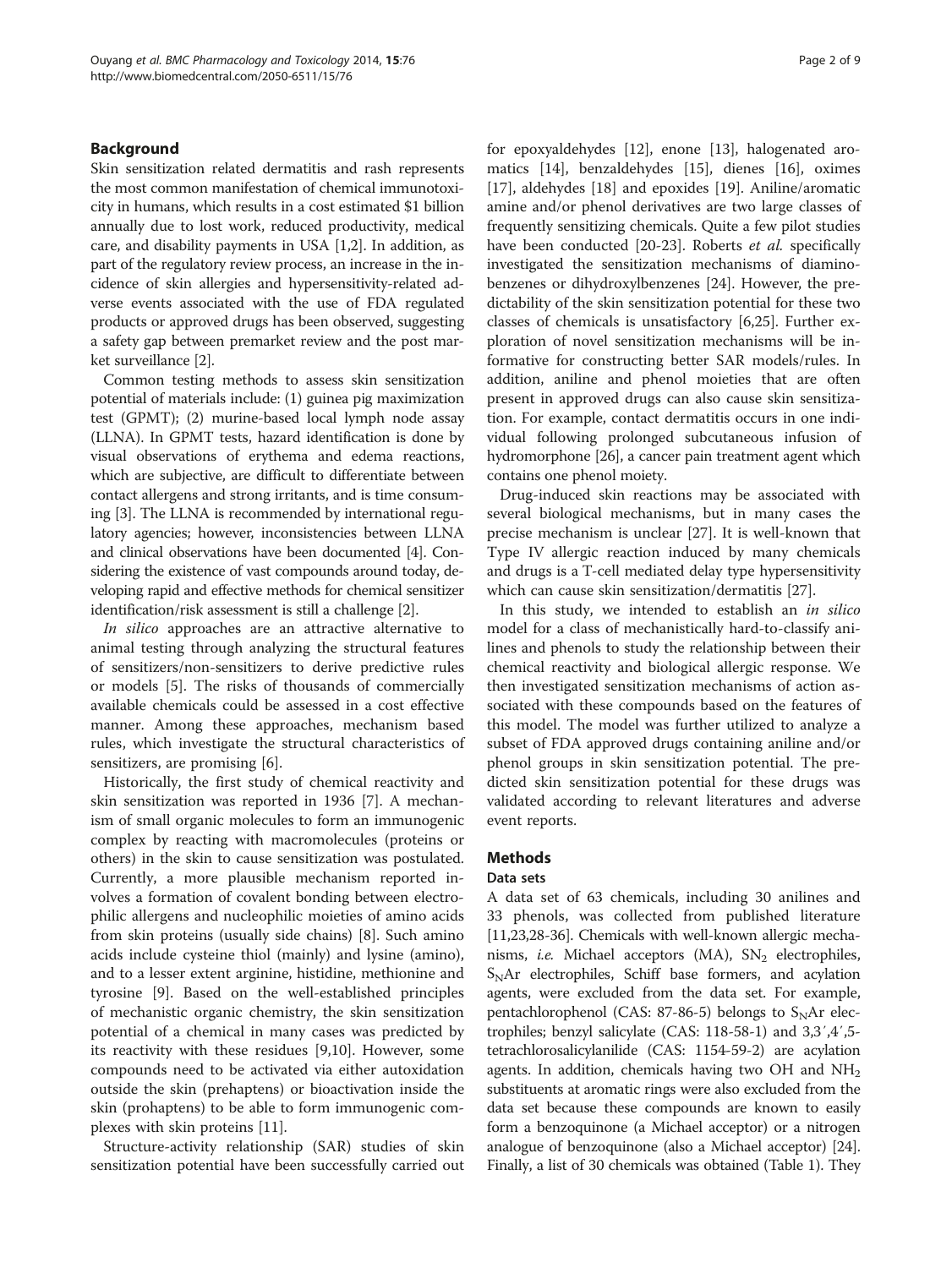| ID           | $Cas$ #         | Name                                                         | Sensitizer | EC <sub>3</sub> | Ref.     | $\epsilon_{\rm HOMO}$ (hartree) | P         |
|--------------|-----------------|--------------------------------------------------------------|------------|-----------------|----------|---------------------------------|-----------|
| $\mathbf{1}$ | 101-80-4        | 4,4-diaminodiphenylether                                     | Υ          |                 | 30       | $-0.262$                        | 1.0694    |
| 2            | 106-47-8        | 4-Chloroaniline                                              | Y          | 6.5             | 33,35    | $-0.289$                        | 0.6563    |
| 3            | 150-13-0        | 4-Aminobenzoic acid                                          | N          |                 | 31       | $-0.306$                        | 0.3962    |
| 4            | 369-36-8        | 2-Fluoro-5-nitroaniline                                      | N          |                 | 34       | $-0.325$                        | 0.1055    |
| 5            | 538-41-0        | 4,4-diaminoazobenzene                                        | Y          |                 | 30       | $-0.258$                        | 1.1306    |
| 6            | $62 - 53 - 3$   | Aniline                                                      | Υ          | 89              | 31,36    | $-0.286$                        | 0.7022    |
| 7            | 79456-26-1      | 3-Chloro-5-(trifluoromethyl)-2-pyridinamine                  | Ν          |                 | 23       | $-0.326$                        | 0.0902    |
| 8            | 2050-14-8       | 2,2'-Azodiphenol                                             | Y          | 27.9            | 34       | $-0.294$                        | 0.5798    |
| 9            | 55845-90-4      | (N-Benzyl-N-ethylamino)-3'-hydroxyacetophenone hydrochloride | Ν          |                 | 23       | $-0.316$                        | 0.2432    |
| 10           | 69-72-7         | Salicylic acid                                               | N          |                 | 31       | $-0.343$                        | $-0.1699$ |
| 11           | $90 - 15 - 3$   | 1-Naphthol                                                   | Υ          | 1.3             | 11,29.33 | $-0.274$                        | 0.8858    |
| 12           | $94 - 13 - 3$   | Propylparaben                                                | Ν          |                 | 11       | $-0.329$                        | 0.0443    |
| 13           | $97 - 54 - 1$   | Isoeugenol                                                   | Υ          | 3.5             | 31,33,32 | $-0.277$                        | 0.8399    |
| 14           | 99-96-7         | 4-Hydrobenzoic acid                                          | N          |                 | 11       | $-0.341$                        | $-0.1393$ |
| 15           | 186743-26-0     | 3-Methyleugenol                                              | Y          | 32              | 33,36    | $-0.294$                        | 0.5798    |
| 16           | $101 - 77 - 9*$ | 4,4-diaminodiphenylmethane                                   | Y          |                 | 30       | $-0.266$                        | 1.0082    |
| 17           | $121 - 57 - 3*$ | Sulphanilic acid                                             | N          |                 | 11       | $-0.322$                        | 0.1514    |
| 18           | 537-65-5*       | 4,4-diaminodiphenylamine                                     | Υ          |                 | 30       | $-0.243$                        | 1.3601    |
| 19           | $60 - 09 - 3*$  | 4-aminophenylazobenzene                                      | Y          |                 | 30       | $-0.276$                        | 0.8552    |
| 20           | $63 - 74 - 1*$  | Sulfanilamide                                                | N          |                 | 11       | $-0.307$                        | 0.3809    |
| 21           | 94-09-7*        | Benzocaine                                                   | N          |                 | 33       | $-0.303$                        | 0.4421    |
| 22           | 15128-82-2*     | 3-Hydroxy-2-nitropyridine                                    | Ν          |                 | 31       | $-0.362$                        | $-0.4606$ |
| 23           | 2785-87-7*      | Dihydroeugenol                                               | Υ          | 12.45           | 11,29,32 | $-0.288$                        | 0.6716    |
| 24           | $619 - 14 - 7*$ | 3-Hydroxy-4-nitrobenzoic acid                                | N          |                 | 31       | $-0.371$                        | $-0.5983$ |
| 25           | $80 - 05 - 7*$  | bisphenol A                                                  | Y          |                 | 30       | $-0.287$                        | 0.6869    |
| 26           | $93 - 51 - 6*$  | 2-Methoxy-4-methyl-phenol                                    | Υ          | 5.8             | 11,29,32 | $-0.288$                        | 0.6716    |
| 27           | $97 - 53 - 0*$  | Eugenol                                                      | Υ          | 13.95           | 31,32,33 | $-0.296$                        | 0.5492    |
| 28           | 99-76-3*        | Methyl 4-hydroxybenzoate                                     | N          |                 | 11       | $-0.329$                        | 0.0443    |
| 29           | 119-36-8*       | Methyl salicylate                                            | N          |                 | 28       | $-0.326$                        | 0.0902    |
| 30           | 831-82-3*       | 4-Phenoxyphenol                                              | Υ          |                 | 33       | $-0.293$                        | 0.5951    |

<span id="page-2-0"></span>Table 1 Summary of the  $\epsilon_{HOMO}$ , predicted values of the 30 chemicals and their experimentally determined data [[11](#page-7-0),[23,28-36\]](#page-7-0)

\*Test set.

represent a class of mechanistically hard-to-be-classified compounds because they can't be classified into any of the abovementioned five categories. These compounds were then randomly split into a training set of 15 compounds and a test set of 15 compounds. As shown in Table 1, the training set includes 7 anilines and 8 phenols, while the test set includes 6 anilines and 9 phenols. The detailed information including initial screening of the 63 selected chemicals is available as Additional file [1.](#page-6-0)

#### Quantum mechanics calculations

All chemical optimization and subsequent orbital analysis were performed by using the Gaussian 03 suite of programs [[37\]](#page-7-0). Chemicals were optimized using the AM1 Hamiltonian with the default optimization criteria [[38,39\]](#page-7-0). Calculations of the frontier molecular orbital, charge distribution and other quantum properties were carried out by using the 6-31Gd basis set. The quantum descriptors used in this study include the energies of the highest occupied molecular orbital ( $\epsilon_{\text{HOMO}}$ ), the lowest unoccupied molecular orbital ( $\epsilon_{\text{LUMO}}$ ), the second lowest unoccupied molecular orbital ( $\epsilon_{\text{LUMO+1}}$ ), the second highest occupied molecular orbital ( $\epsilon_{\text{HOMO-1}}$ ), the Mulliken atomic charges of the most negative  $(Q_{min})$  and most positive atoms  $(Q_{\text{max}})$ , the Mulliken atomic charges of the N atom  $(Q_N)$  in anilines or O atom  $(Q_O)$  in phenols, the average of the absolute values of the charges on all atoms  $(Q_m)$ , and molecular dipole moment  $(\mu)$ . The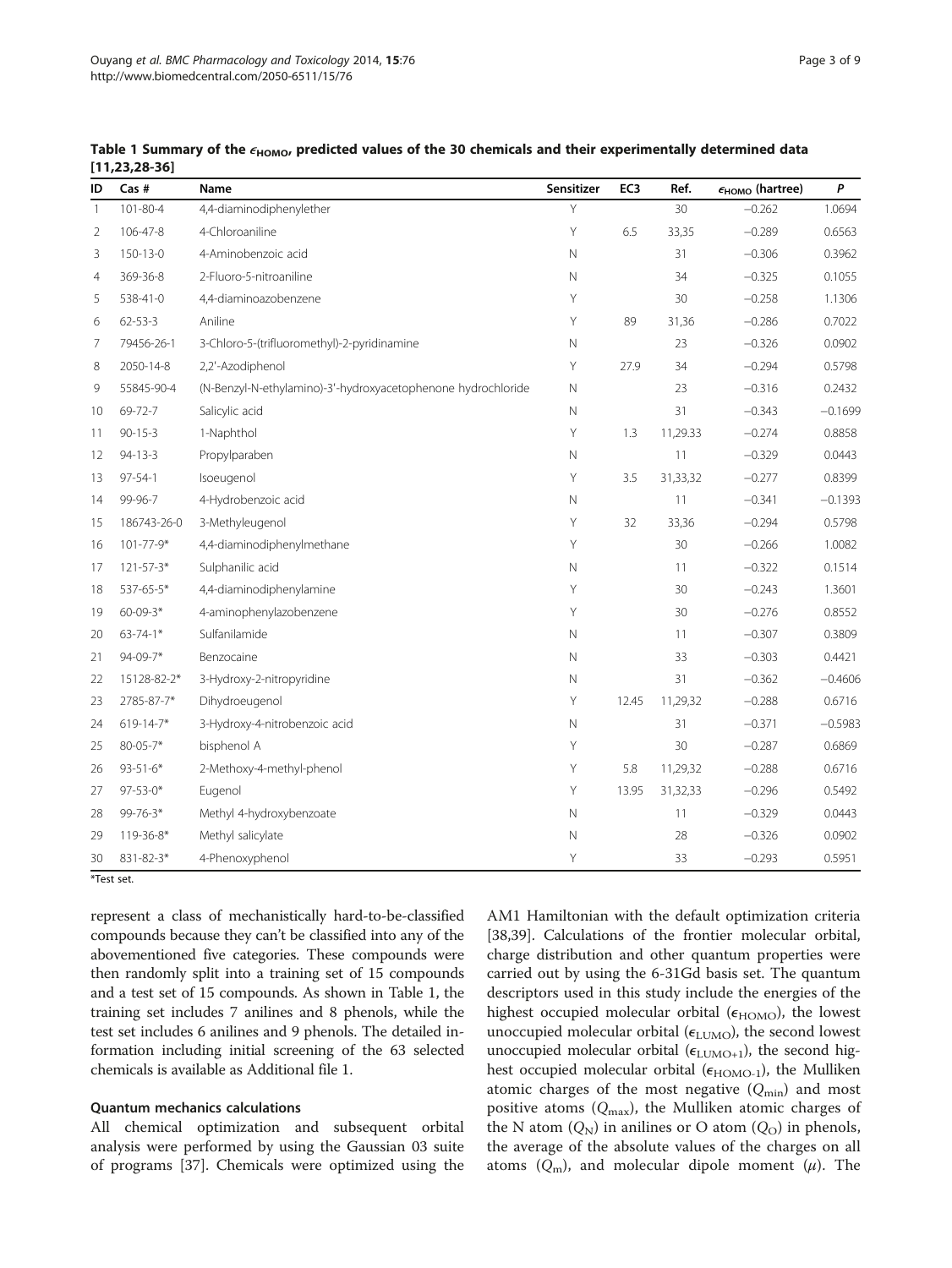shapes of the resulting orbitals were visualized using the GaussView application within Gaussian 03. All structures were either drawn or converted from SMILES (Simplified molecular-input line-entry system) strings, using Chembiodraw Ultra V12.0 (PerkinElmer Informatics Desktop Software).

#### Statistical analysis

The skin sensitization potency of a compound was symbolized by 1 (Yes) and 0 (No). The values of each quantum descriptor were linearly normalized to the same range (0 to 1), stepwise linear regressions between the quantum properties and experimental outputs of the training set were performed by the statistical package of R program version 3.0.0 [[40](#page-7-0)]. The properties with lower weighting factors were abandoned in the second step of linear regression.

#### Results and discussion

The compounds with aniline and/or phenol moieties can be classified into a single subclass for consideration of skin sensitizers. However, not all of the compounds possessing aniline or phenol groups are sensitizers, suggesting some compounds can form covalent bonds with skin proteins whereas others cannot. In this study, the sensitization potential of anilines and phenols were modeled using quantum mechanical descriptors.

#### Modeling the skin sensitization potential by quantum properties of anilines and phenols

The coefficient constant of  $\epsilon_{\text{HOMO}}$  was determined as the highest weighting factor based on the results of linear regression analysis. The skin sensitization potential of anilines and phenols can be formulated as:

Predicted Value(*P*) = 15.30 \* 
$$
\epsilon_{\text{HOMO}}(\text{Hartree})
$$
  
+ 5.08(1) (1)

The median of the symbolized skin sensitization potency, 0.50, was considered as the threshold for prediction of sensitizers and non-sensitizers. An aniline or phenol is predicted as a sensitizer if  $P$  is greater than 0.50, and as a non-sensitizer if  $P$  is below 0.5. With a threshold of  $P = 0.50$ , Equation 1 implies that a chemical within the applicability domain is predicted to be a skin sensitizer if the HOMO energy is greater than −0.30 Hartree  $((0.5-5.08)/15.30 = -0.299 \approx -0.30)$ . The experimental allergenicity categories (sensitizer or non-sensitizer) and predicted results of the training set are shown in Figure 1, where red-open circle dots indicate wellknown sensitizers at 1 and non-sensitizers at 0, respectively. The blue-solid-diamond dots indicate the predicted values. All of the training compounds were correctly predicted by Formula 1. The same model was applied to the



test set. Interestingly, all test compounds were correctly predicted (Figure 2). The total prediction accuracy of chemicals in training and test sets was 100% (30/30). The model shows very high accuracy and only depends on the value of  $\epsilon_{\text{HOMO}}$ , suggesting that  $\epsilon_{\text{HOMO}}$  is a key factor for the assessment of skin sensitization potential of those aniline and phenol containing compounds.

The linear relationship between the predicted values and  $\epsilon_{\text{HOMO}}$  also suggests that a chemical with higher predicted value implies a higher reactivity for oxidation consequently resulting in higher skin sensitization potential. The LLNA data as a quantitative endpoint, posed

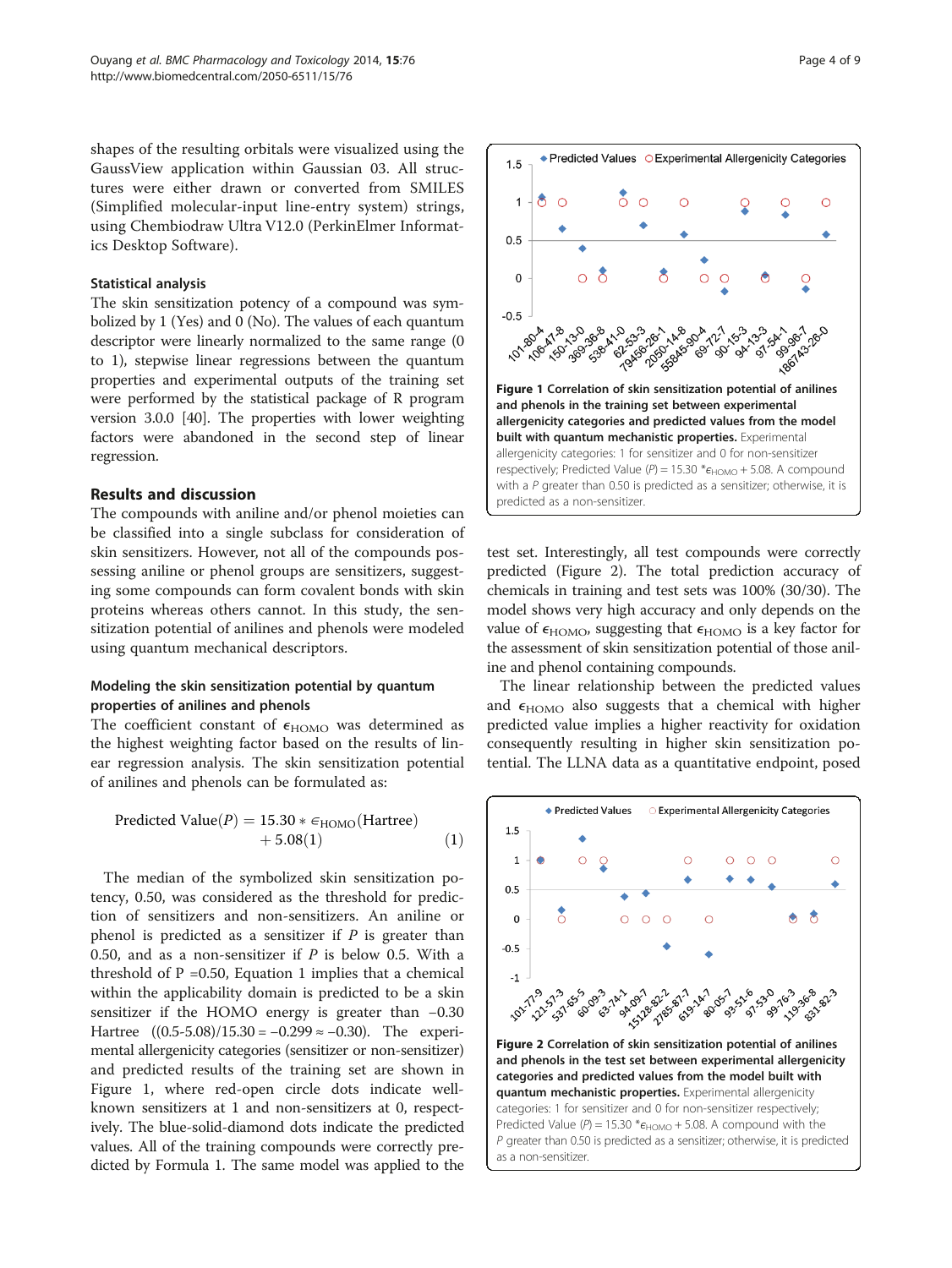a semi-dose-dependent manner, allows for prediction of potency. The EC3 values (effective concentration for a three-fold proliferation of lymph node cells) from the reported LLNA experiments of most allergen phenols were also collected as shown in Table [1](#page-2-0). Weak sensitizers with higher EC3 values (meaning lower sensitization potential) have smaller  $P$  values. For example,  $P$  values of five weak sensitizers with $100 > EC3 > 10$  *i.e.*, eugenol (CAS: 97-53-0, EC3 = 13.95), Dihydroeugenol (CAS: 2785-87-7, EC3 = 12.45), 2,2'-azodiphenol (CAS: 2050-14-8, EC3 = 27.90), 3-methyleugenol (CAS: 186743-26-0,EC3 = 32), and aniline (CAS: 62-53-3, EC3 = 89) were 0.549, 0.672, 0.580, 0.580, and 0.702, respectively. On the other hand, two moderate sensitizers, 2-Methoxy-4-methyl-phenol (CAS: 93-51-6, EC3 = 5.8), 4-Chloroaniline (CAS: 106- 47-8, EC3 = 6.5), have a slightly higher P value 0.672, 0.656, respectively. Another two moderate sensitizers with smaller EC3 value, isoeugenol (CAS: 97-54-1, EC3 = 3.5) and 1-naphthol (CAS: 90-15-3, EC3 = 1.3) have greater P values, 0.840 and 0.886, respectively. For most chemicals, their -logEC3 values correlate with P values quite well, but for aniline, its –logEC3 value is much less potent than its P value predicted. This may indicate that the initial oxidation of aniline, which is quite fast, is not in this case the rate-determining step for protein haptenation. The analysis of the relationship between EC3 and  $\epsilon_{\text{HOMO}}$  for these nine chemicals was reported in the Additional file [1](#page-6-0).

#### Possible reaction mechanisms of aromatic anilines and phenols

Occurrence of electrophilic–nucleophilic reactions between chemical and skin proteins is a primary reason of chemical induced skin sensitization [\[8](#page-7-0)]. Most chemicals with high skin sensitization potential can be classified as Michael acceptors (MA),  $SN_2$  electrophiles,  $S_N$ Ar electrophiles, Schiff base formers, or acylation agents. The reaction mechanisms of anilines and phenols, however, are poorly understood and very few of them can be classified into the aforementioned five categories. One proposed mechanism is that sensitization occurs via oxygen attack ortho to an amino group or via oxidative quinonemethide formation [\[25,](#page-7-0)[41](#page-8-0)]. For example, Roberts et al. reported the mechanistic chemistry of aromatic diamino-, dihydroxy-, and amino-hydroxy compounds [\[24](#page-7-0)] where two parallel chemical mechanisms were described as the most possible processes: oxidation to electrophilic (protein reactive) quinones, quinone imines, or quinone di-imines or formation of protein reactive free radicals. These mechanisms, unfortunately, are not applicable to the all single NH/OH substituted anilines and phenols. For instance, aniline and 4-butylaniline are sensitizers whereas 4 aminobenzoic acid, 4-aminobenzenesulfonamide, and 4 aminobenzenesulfonic acid are non-sensitizers. Beside the solubility effects and the formation of ions/zwitterions, the reactivity variety of chemical entities by substituent effects play an important role in reducing dermal penetration and immunogenicity of protein conjugates.

By analyzing the relationship between quantum properties and chemical reactivity, we successfully modeled the skin sensitization potential of two groups of chemicals (aromatic anilines and phenols) with a single coefficient of  $\epsilon_{HOMO}$ , while the energy of the lowest unoccupied molecular orbital ( $\epsilon_{\text{LUMO}}$ ), considered as the critical factor for most electrophilic reactions [\[8,11](#page-7-0)], was poorly correlated with sensitization potential. These results suggest the skin sensitization mechanism of those compounds may result from several steps but not a directly electrophilic reaction.

The  $\epsilon_{\text{HOMO}}$  dependent results implied that a process of losing electron may be involved in the activation of those sensitizers. Those compounds may be activated via an autoxidation mechanism to further interact with skin proteins as prehaptens. In addition, the mechanisms where these chemicals directly react with free radical of skin proteins also should be considered [\[42\]](#page-8-0). In the present study, we proposed that two potential pathways could lead these compounds to cause skin sensitization as shown in Scheme [1](#page-5-0) [\[42](#page-8-0)]. In the first pathway (Scheme [1](#page-5-0)a), an aniline (or a phenol) is readily oxidized to a radical cation through loss of an electron at the aromatic ring [\[43](#page-8-0)] and forms two possible reactive intermediates. A protein-associated sulfhydryl radical then attacks the aromatic of the radical cation to form a covalent bond at the orth- or para-position. Or, the reactive intermediates bind to nucleophilic moieties on proteins through the Michael addition. The second pathway corresponds to what Lepoittevin defined as a direct haptenation route [\[44\]](#page-8-0), whereby attack of a protein associated sulfhydryl radical on the ring gives an intermediate radical (Scheme [1](#page-5-0)b).

A compound with lower energy of HOMO appears either more stable or less reactive when reacting with a protein associated sulfhydryl radical [[24\]](#page-7-0). Therefore, as shown in Figure [3,](#page-5-0) the sensitizers e.g., the aniline (CAS: 62-53-3) and the eugenol (CAS: 97-53-0) equipped with higher  $\epsilon_{\text{HOMO}}$  values can lose electron(s) more easily to form radical cation intermediates than nonsensitizers (e.g., 2-fluoro-5-nitroaniline (CAS: 369-36- 8), 4-aminobenzoic acid (CAS: 150-13-0), salicylic acid (CAS: 69-72-7), and 3-hydroxy-4-nitrobenzoic acid (CAS: 619-14-7)). We noted that the non-sensitizers of anilines and phenols are those that have the electron withdrawing groups attached to the aromatic ring, such as  $-F$ ,  $-NO_2$ , −COOH. This implies that introduction of electron withdrawing groups to the aromatic ring of anilines or phenols may be one of the effective ways to reduce the potency of skin sensitizers.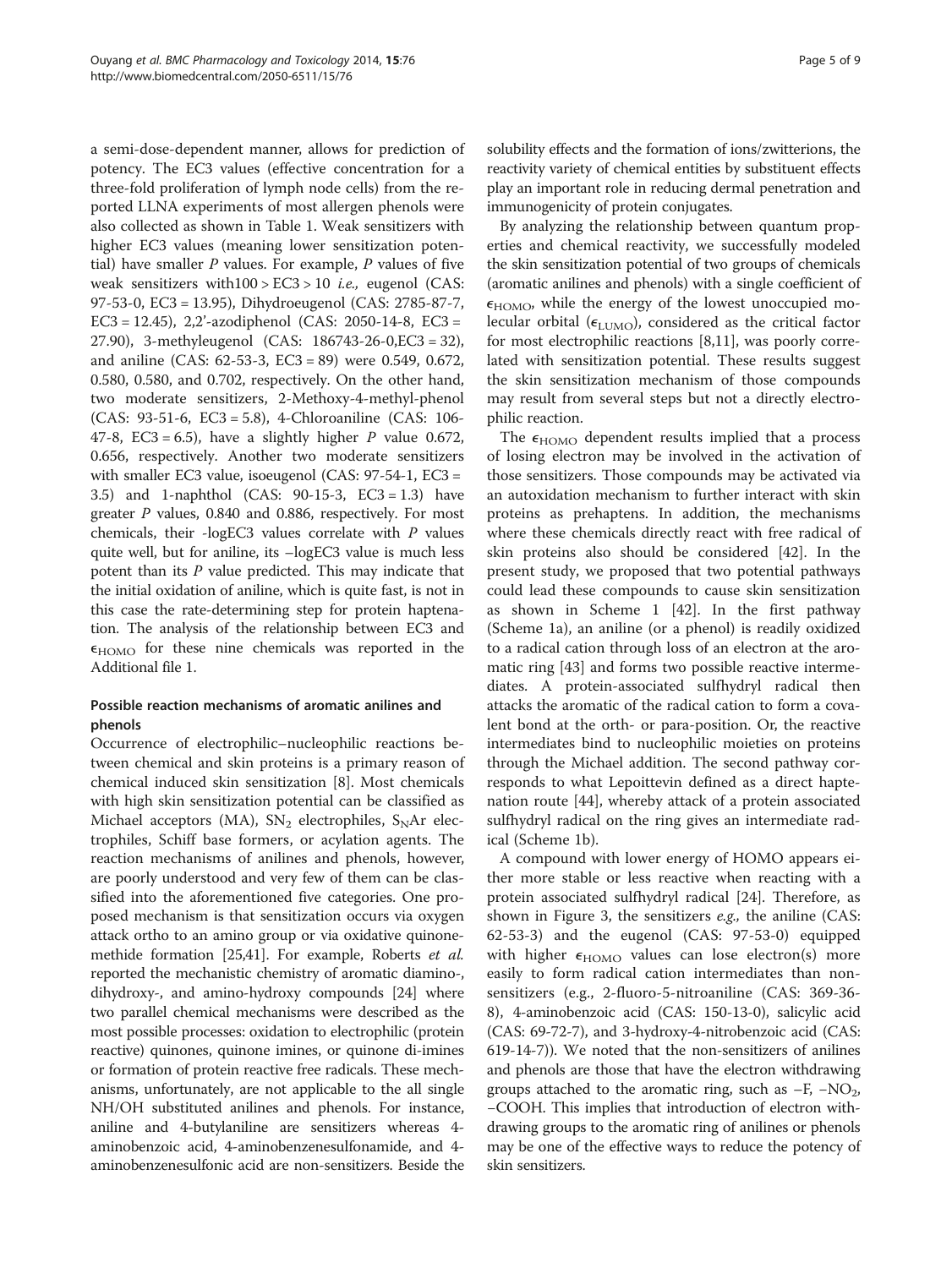<span id="page-5-0"></span>

#### Predicting skin sensitization potentials of a subset of FDA approved drugs with aniline and phenol groups

There are no effective tools to predict the skin sensitization potential of drugs, because drug-induced skin reactions may be caused by several mechanisms either single or mixed [[27](#page-7-0)]. The skin sensitization, in the context, refers to T-cell mediated sensitization (type IV allergy). The reaction of chemicals with proteins was recognized as one of the necessary process of the T-cell mediated sensitization [\[23](#page-7-0)]. The in silico mechanistic models may offer valuable insights into better understanding the initiation of drug induced allergies.

We collected 53 drugs containing aniline and/or phenol moieties from the DrugBank database. The information of these 53 compounds is also available in the Additional file [1.](#page-6-0) These FDA approved drugs were then analyzed to filter out those with structural alerts of skin sensitization. The sulfonamide drugs were also removed due to they have different mechanisms of action. For example, sulfamethoxazole (DrugBank ID: DB01015) can

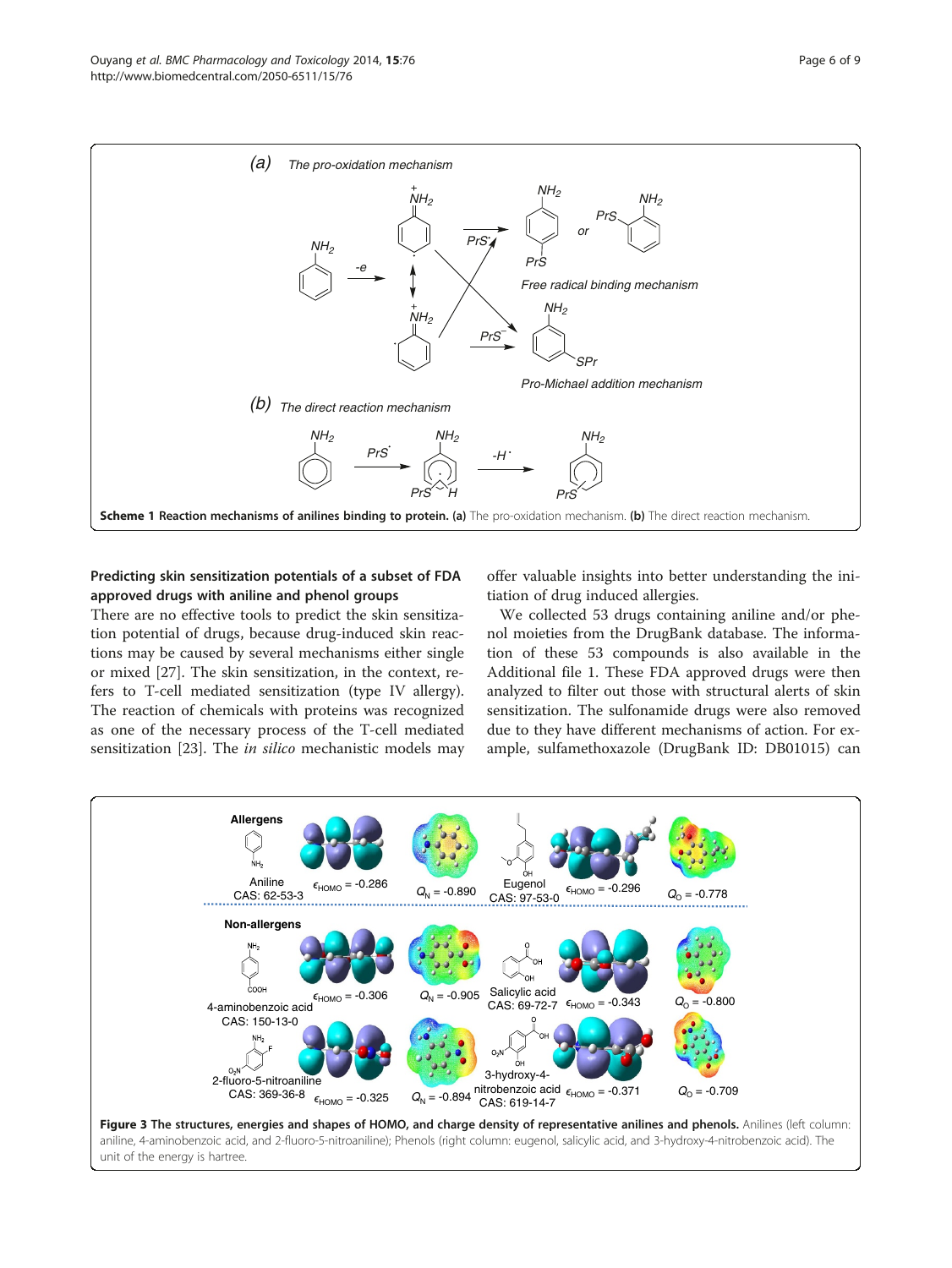|                | DrugBank ID | Name          |          | Prediction <sup>a</sup> | MetaADEDB <sup>b</sup> |
|----------------|-------------|---------------|----------|-------------------------|------------------------|
|                | DB00279     | Liothyronine  | $-0.001$ | Ν                       |                        |
| 2              | DB01407     | Clenbuterol   | 0.589    |                         |                        |
| 3              | DB00250     | Dapsone       | 0.700    |                         |                        |
| $\overline{4}$ | DB00295     | Morphine      | 0.580    |                         |                        |
| 5              | DB00327     | Hydromorphone | 0.595    |                         |                        |
| 6              | DB00481     | Raloxifene    | 0.977    |                         |                        |

<span id="page-6-0"></span>Table 2 Prediction of skin sensitization potential for 6 FDA approved drugs that have side effect of allergic dermatitis reported in MetaADEDB database

<sup>a</sup>A drug is predicted as an sensitizer if its P value is greater than 0.50; Otherwise, as a non-sensitizer. <sup>b</sup>Compounds having the keywords "allergic dermatitis" in theii side effect reports in the MetaADEDB database are indicated as sensitizers. Y: Sensitizer; N: Non-sensitizer.

be oxidized to a hydroxylamine metabolite and subsequently form a reactive nitroso intermediate by autooxidation that enables it to react with skin proteins [\[45](#page-8-0)]. Finally, twenty six compounds were obtained and their skin sensitization potential was predicted by our model. Among these 26 compounds, six of them were reported to be able to induce "allergic dermatitis" according to the side effect information in MetaADEDB database (Table 2). Interestingly, our results showed that five of them, e.g. Clenbuterol, Dapsone, Morphine, Hydromorphone and Raloxifene were correctly predicted as sensitizers (Table 2) as their  $P$  values are greater than the threshold 0.50. In addition, allergic dermatitis is a rare side effect of Liothyronine according to the information from [https://www.universaldrugstore.com/medications/](https://www.universaldrugstore.com/medications/Liothyronine/side-effects) [Liothyronine/side-effects.](https://www.universaldrugstore.com/medications/Liothyronine/side-effects) However, users should be cautious that there is no label for drugs not causing "allergic dermatitis", thus it is hard to find a negative set in FDA approved drugs to further evaluate our model.

#### Conclusion

This study has demonstrated how quantum chemical calculations can be utilized to predict skin sensitization potential and to infer the reaction mechanism for a class of mechanistically hard-to-be-classified chemicals containing aniline and phenol moieties. The outcomes emphasized that the energy of highest occupied molecular orbital plays an important role for predicting skin sensitization potential of these compounds, indicating the activation process occurred via either autoxidation or direct reaction with free radical. Our model was further applied to predict the allergenic potential of the approved drugs containing aniline and/or phenol moieties. Several of these drugs were identified as sensitizers and the prediction agreed well with their "allergic dermatitis" side effect. Thus, the data indicate that our newly developed in silico algorithm shows promise as a preclinical risk assessment tool for screening allergenic potential.

Again, we should point out that skin allergic reactions are not commonly seen for drugs given via the oral

route. Though they may share similar mechanisms, caution should be taken when extrapolating our model from skin sensitization potential for topically applied chemicals to predict "allergic potential" of drugs.

#### Additional file

[Additional file 1:](http://www.biomedcentral.com/content/supplementary/2050-6511-15-76-S1.docx) Predicted values and experimental data of reported chemicals and FDA approved drugs that contain aniline and/or phenol moieties.

#### Abbreviations

ACD: Allergic contact dermatitis; AM1: Austin model 1; CAS: Chemical abstracts service; EC3: Effective concentration for a three-fold proliferation of lymph node cells; FDA: Food and drug administration; GPMT: Guinea pig maximization test; HOMO: Highest occupied molecular orbital; LLNA: The murine-based local lymph node assay; LUMO: Lowest unoccupied molecular orbital; MA: Michael acceptors; SAR: Structure-activity relationship; SMILES: Simplified molecular-input line-entry system; SN<sub>2</sub>: A kind of nucleophilic substitution reaction mechanism; S<sub>N</sub>Ar: Nucleophilic aromatic substitution.

#### Competing interests

The authors declare that they have no competing interests.

#### Authors' contributions

OQ and LW carried out the experiments; OQ, LW and X-QX designed the study and carried out the analysis. OQ, LW, YM and X-QX interpreted the data and drafted the manuscript. X-QX supervised the progress and critically revised the manuscript. All authors read and approved the final manuscript.

#### Acknowledgements

OQ would like to acknowledge the support from the National Natural Science Foundation of China (NSFC21202201).

#### Disclaimer

The mention of commercial products, their sources, or their use in connection with material reported herein is not to be construed as either an actual or implied endorsement of such products by the Department of Health and Human Services. The findings and conclusions in this article have not been formally disseminated by the Food and Drug Administration and should not be considered to represent any agency determination or policy.

#### Release of copyright permission

There is no copyright in U.S. Government work (per 17 U.S.C. 105), and the work I am providing is a U.S. Government work.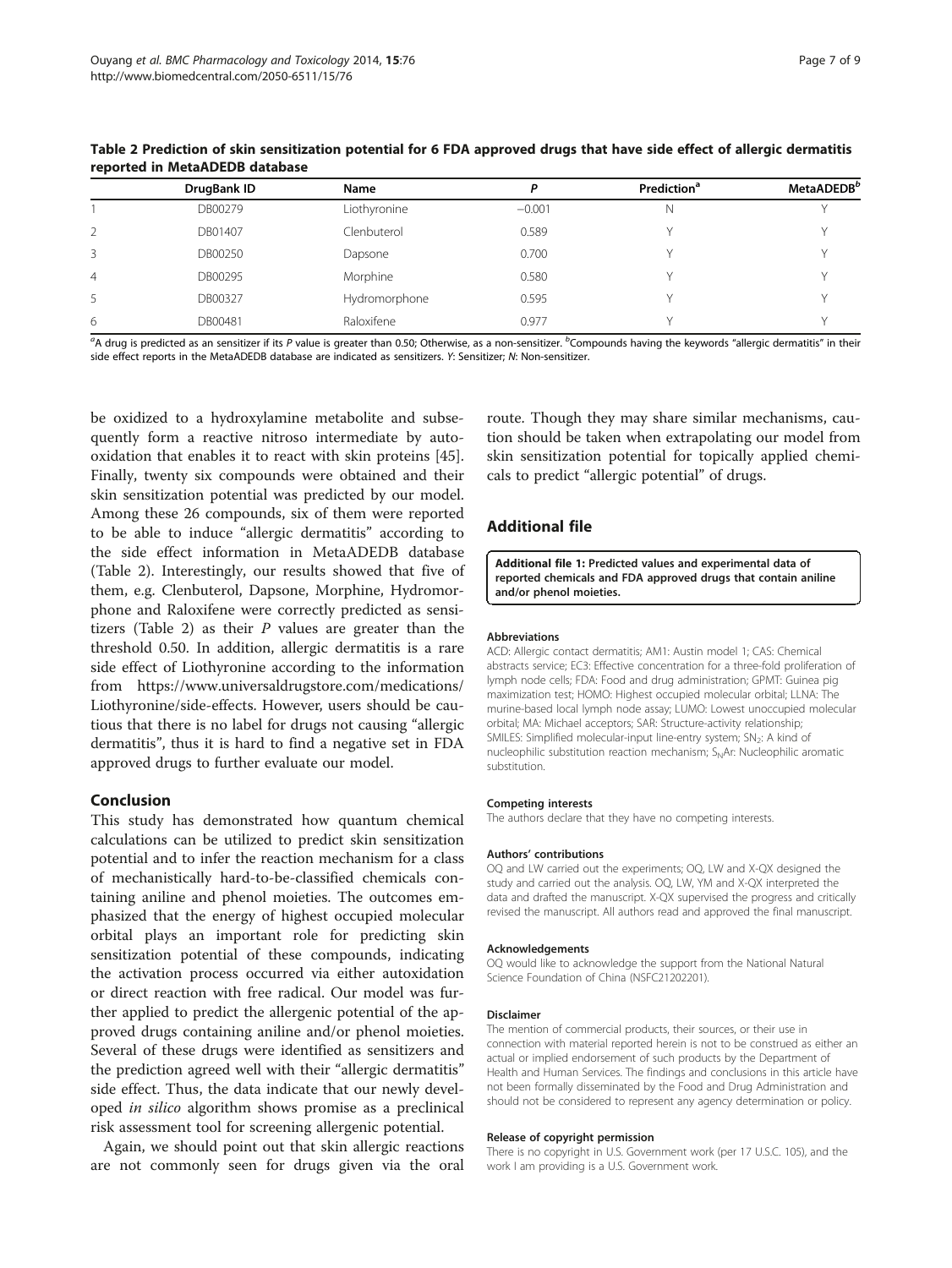#### <span id="page-7-0"></span>Author details

<sup>1</sup>Department of Pharmaceutical Sciences, Computational Chemical Genomics Screening Center, School of Pharmacy, NIH National Center, of Excellence for Computational Drug Abuse Research, Drug Discovery Institute, Pittsburgh, PA 15261, USA. <sup>2</sup> Department of Computational and Systems Biology, University of Pittsburgh, Pittsburgh, PA 15261, USA. <sup>3</sup>Division of Biology, Office of Science and Engineering Laboratories, Center for Devices and Radiobiological Health, US Food and Drug Administration, Silver Spring, MD 20993, USA. <sup>4</sup>College of Pharmacy, Third Military Medical University, Chongqing 400038, China.

#### Received: 31 March 2014 Accepted: 20 November 2014 Published: 24 December 2014

#### References

- 1. Lushniak BD: Occupational contact dermatitis. Dermatol Ther 2004, 17(3):272–277.
- Wizemann T: Public Health Effectiveness of the FDA 510(k) Clearance Process: Measuring Postmarket Performance and Other Select Topics: Workshop Report (2011); 2011.
- Basketter DA, Scholes EW: Comparison of the local lymph-node assay with the guinea-pig maximization test for the detection of a range of contact allergens. Food Chem Toxicol 1992, 30(1):65–69.
- 4. Uter W, Johansen JD, Borje A, Karlberg AT, Liden C, Rastogi S, Roberts D, White IR: Categorization of fragrance contact allergens for prioritization of preventive measures: clinical and experimental data and consideration of structure-activity relationships. Contact Dermatitis 2013, 69(4):196–230.
- 5. Teubner W, Mehling A, Schuster PX, Guth K, Worth A, Burton J, van Ravenzwaay B, Landsiedel R: Computer models versus reality: how well do in silico models currently predict the sensitization potential of a substance. Regul Toxicol Pharmacol 2013, 67(3):468–485.
- Enoch SJ, Cronin MT, Schultz TW, Madden JC: An evaluation of global QSAR models for the prediction of the toxicity of phenols to Tetrahymena pyriformis. Chemosphere 2008, 71(7):1225–1232.
- 7. Landsteiner K, Jacobs J: Studies on the sensitization of animals with simple chemicals compounds. II. J Exp Med 1936, 64:625-639.
- 8. Aptula AO, Roberts DW: Mechanistic applicability domains for nonanimalbased prediction of toxicological end points: general principles and application to reactive toxicity. Chem Res Toxicol 2006, 19(8):1097-1105.
- Divkovic M, Pease CK, Gerberick GF, Basketter DA: Hapten-protein binding: from theory to practical application in the in vitro prediction of skin sensitization. Contact Dermatitis 2005, 53(4):189-200.
- 10. Aleksic M, Thain E, Roger D, Saib O, Davies M, Li J, Aptula A, Zazzeroni R: Reactivity profiling: covalent modification of single nucleophile peptides for skin sensitization risk assessment. Toxicol Sci 2009, 108(2):401–411.
- 11. Enoch SJ, Madden JC, Cronin MTD: **Identification of mechanisms of toxic** action for skin sensitisation using a SMARTS pattern based approach. Sar Qsar Environ Res 2008, 19(5–6):555–578.
- 12. Delaine T, Hagvall L, Rudbäck J, Luthman K, Karlberg A-T: Skin sensitization of epoxyaldehydes: importance of conjugation. Chem Res Toxicol 2013, 26(674):684.
- 13. Enoch SJ, Roberts DW: Predicting skin sensitization potency for michael acceptors in the LLNA using quantum mechanics calculations. Chem Res Toxicol 2013, 26(5):767–774.
- 14. Roberts DW, Aptula AO, Patlewicz GY: Chemistry-based risk assessment for skin sensitization: quantitative mechanistic modeling for the SNAr domain. Chem Res Toxicol 2011, 24(7):1003–1011.
- 15. Natsch A, Gfeller H, Haupt T, Brunner G: Chemical reactivity and skin sensitization potential for Benzaldehydes: can schiff base formation explain everything? Chem Res Toxicol 2012, 25(10):2203–2215.
- 16. Bergström MA, Luthman K, Nilsson JLG, Karlberg A-T: Conjugated dienes as prohaptens in contact allergy: in Vivo and in Vitro studies of structure − activity relationships, sensitizing capacity, and metabolic activation. Chem Res Toxicol 2006, 19(6):760–769.
- 17. Bergström MA, Andersson SI, Broo K, Luthman K, Karlberg A-T: Oximes: metabolic activation and structure − allergenic activity relationships. J Med Chem 2008, 51(8):2541–2550.
- 18. Patlewicz GY, Basketter DA, Smith Pease CK, Wilson K, Wright ZM, Roberts DW, Bernard G, Arnau EG, Lepoittevin J-P: Further evaluation of quantitative structure–activity relationship models for the prediction of the skin

sensitization potency of selected fragrance allergens. Contact Dermatitis 2004, 50(2):91–97.

- 19. Niklasson IB, Delaine T, Luthman K, Karlberg A-T: Impact of a heteroatom in a structure − activity relationship study on analogues of Phenyl Glycidyl Ether (PGE) from epoxy resin systems. Chem Res Toxicol 2011, 24(4):542–548.
- 20. Itoh M: Sensitization potency of some phenolic compounds–with special emphasis on the relationship between chemical structure and allergenicity. J Dermatol 1982, 9(3):223–233.
- 21. Malkowski J, Klenieswka D, Maibach H: Relationship between chemical structure and allergenicity: aromatic amines. Derm Beruf Umwelt 1983, 31(2):48–50.
- 22. Kleniewska D, Maibach H: Allergenicity of aminobenzene compounds: structure-function relationships. Derm Beruf Umwelt 1980, 28(1):11-13.
- 23. Payne MP, Walsh PT: Structure-activity-relationships for skin sensitization potential - development of structural alerts for use in knowledge-based toxicity prediction systems. J Chem Inf Comput Sci 1994, 34(1):154-161.
- 24. Aptula AO, Enoch SJ, Roberts DW: Chemical mechanisms for skin sensitization by aromatic compounds with hydroxy and amino groups. Chem Res Toxicol 2009, 22(9):1541–1547.
- 25. Patlewicz G, Roberts DW, Uriarte E: A comparison of reactivity schemes for the prediction skin sensitization potential. Chem Res Toxicol 2008, 21(2):521-541.
- 26. Cuyper C, Goeteyn M: Systemic contact dermatitis from subcutaneous hydromorphone. Contact Dermatitis 1992, 27(4):220–223.
- 27. Lee A, Thomson J: Drug-induced skin reactions. Pharmaceut J 1999 2006, 262:357–362.
- 28. Gerberick GF, Vassallo JD, Bailey RE, Chaney JG, Morrall SW, Lepoittevin JP: Development of a peptide reactivity assay for screening contact allergens. Toxicol Sci 2004, 81(2):332–343.
- 29. Estrada E, Patlewicz G, Gutierrez Y: From knowledge generation to knowledge archive. a general strategy using TOPS-MODE with DEREK to formulate new alerts for skin sensitization. J Chem Inf Comput Sci 2004, 44(2):688–698.
- 30. Barratt MD, Langowski JJ: Validation and subsequent development of the DEREK skin sensitization rulebase by analysis of the BgVV list of contact allergens. J Chem Inf Comput Sci 1999, 39(2):294–298.
- 31. Schneider K, Akkan Z: Quantitative relationship between the local lymph node assay and human skin sensitization assays. Regul Toxicol Pharmacol 2004, 39(3):245–255.
- 32. Roberts DW, Patlewicz G, Kern PS, Gerberick F, Kimber I, Dearman RJ, Ryan CA, Basketter DA, Aptula AO: Mechanistic applicability domain classification of a local lymph node assay dataset for skin sensitization. Chem Res Toxicol 2007, 20(7):1019–1030.
- 33. Miller MD, Yourtee DM, Glaros AG, Chappelow CC, Eick JD, Holder AJ: Quantum mechanical structure-activity relationship analyses for skin sensitization. J Chem Inf Model 2005, 45(4):924-929.
- 34. Kern PS, Gerberick GF, Ryan CA, Kimber I, Aptula A, Basketter DA: Local lymph node data for the evaluation of skin sensitization alternatives: a second compilation. Dermatitis 2010, 21(1):8-32.
- 35. Estrada E, Patlewicz G, Chamberlain M, Basketter D, Larbey S: Computeraided knowledge generation for understanding skin sensitization mechanisms: the TOPS-MODE approach. Chem Res Toxicol 2003, 16(10):1226–1235.
- Basketter DA: Skin sensitization: strategies for the assessment and management of risk. Br J Dermatol 2008, 159(2):267-273.
- 37. Frisch MJ, Trucks GW, Schlegel HB, Scuseria GE, Robb MA, Cheeseman JR, Montgomery JA Jr, Vreven T, Kudin KN, Burant JC, Millam JM, Iyengar SS, Tomasi J, Barone V, Mennucci B, Cossi M, Scalmani G, Rega N, Petersson GA, Nakatsuji H, Hada M, Ehara M, Toyota K, Fukuda R, Hasegawa JIM, Nakajima T, Honda Y, Kitao O, Nakai H: Gaussian 03. In., Revision C.02. Wallingford, CT: Gaussian, Inc; 2003.
- 38. Dewar MJS, Zoebisch EG, Healy EF, Stewart JJP: Development and use of quantum mechanical molecular models. 76. AM1: a new general purpose quantum mechanical molecular model. J Am Chem Soc 1985, 107(13):3902–3909.
- 39. Enoch SJ, Roberts DW, Cronin MTD: Mechanistic category formation for the prediction of respiratory sensitization. Chem Res Toxicol 2010, 23(10):1547–1555.
- 40. R Development Core Team: R: A Language and Environment for Statistical Computing. Vienna, Austria: R Foundation for Statistical Computing; 2010. Retrieved from [http://www.R-project.org](http://www.R-project.org/).